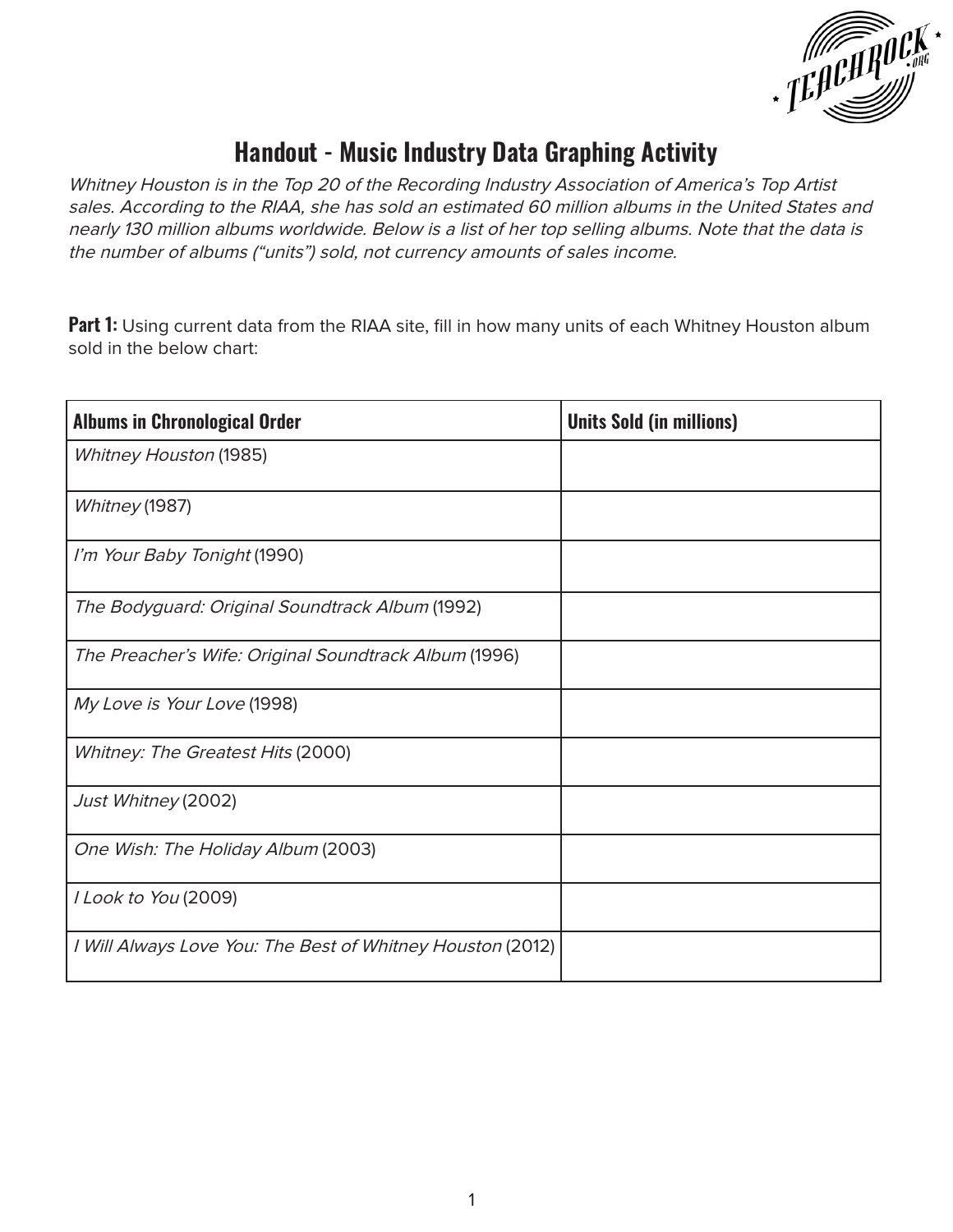

**Part 2:** Prepare to plot Houston's sales data as a line graph by considering the following questions. Try to be as detailed as possible with all labels in the graph.

- 1. Viewing the data table, what will be the title of your graph?
- 2. Viewing the data table, what will be the titles for each axis?
- 3. What will you list on the x-axis under each plotted data point?
- 4. Thinking in increments of 5, what will the top number on the y-axis need to be so you can include all data points for album units sold?

Once you have answered all the questions, label the blank line graph on page 3.

**Part 3:** Plot Houston's sales data as a line graph by placing points on the appropriate areas of the xand y-axis, then draw a line connecting the points.

**Part 4:** Answer the questions below to provide an analysis of the plotted data:

- 1. What are Whitney Houston's highest selling albums (4 million units and above)?
- 2. What are her lowest selling albums (3 million units and below)?
- 3. What years were her 3 highest selling albums released?
- 4. Are there any trends you notice in her sales data?
- 5. What do you notice about her album sales starting around the year 2000?